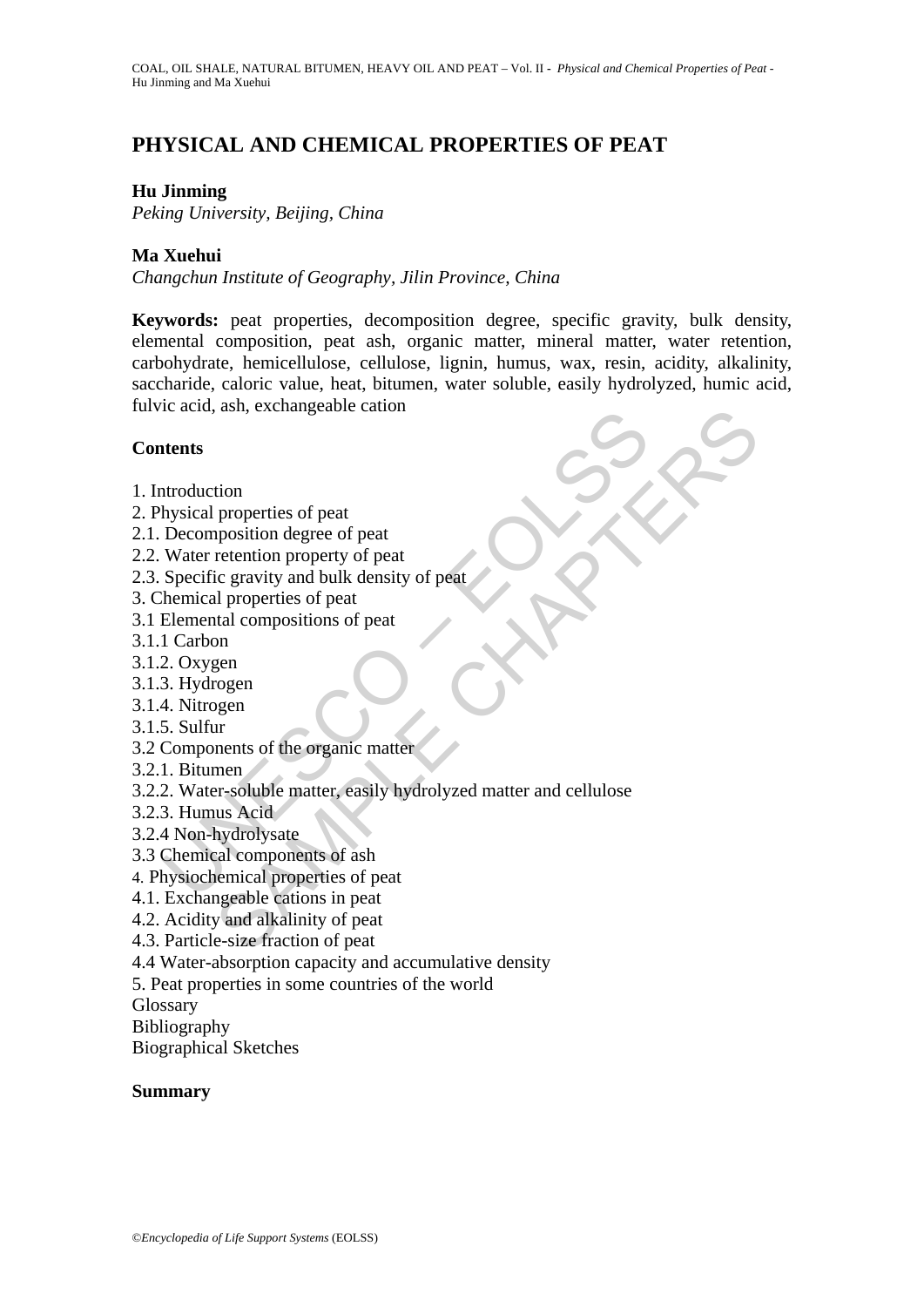Peat properties reflect the peat-forming environment, development processes of peat and the types of peat-forming plant. These also provide the major basis for peat classification and quality evaluation.

The physical properties of peat include decomposition degree, water content, specific density, bulk density, etc. The decomposition degree of peat has a large range of variation. Usually, peat can be classified into low decomposition, moderate decomposition and high decomposition according to the degrees of decomposition. Through the 'fist closing' method, J. Visscher et.al divided the decomposition degree into ten grades. The decomposition degree of peat is closely related to the depositional environment of peat and the types of peat-forming plant, as well as other peat properties. The absorption capacity and water retention capacity of peat can be measured. The humidity and the saturated soil water content in *Sphagnum* peat are the highest, and they are least in herbaceous-woody peat. The specific density of peat, which has a close relationship with the components of the plant residues found in peat, is relatively low, usually ranging from 1.0 to 1.6 Kg  $m<sup>3</sup>$ . The bulk density of peat, depending upon the ash content, decomposition degree and components of plant residues, is also low, usually ranging from 0.1 to 0.5 Mg  $\text{m}^3$ .

The chemical properties of peat include elemental composition, organic components, and ash. The five basic elements of peat are C, H, O, N and S. The elemental properties of peat are generally between that of wood and coal. The elemental proportion of lowly decomposed peat approximates to that of wood, while highly decomposed peat resembles that of the lignite.

nest, and they are least in herbaceous-woody peat. The specifich has a close relationship with the components of the plant residentively low, usually ranging from 1.0 to 1.6 Kg m<sup>-3</sup>. The bultionary explores and cordues, In the space of the matter and collapter and collapter of the particular of the plane and only of particular actose relationship with the components of the plant residues found in p low, usually ranging from 1.0 to 1.6 Kg The organic components of peat can be divided into four groups. The first group is bitumen (a natural compound found in peat) which can be extracted by organic solvents. The second group includes water-soluble matter, easily hydrolyzed matter and cellulose. The contents of water-soluble matter and easily hydrolyzed matter have a large range of variation, which decrease with the increment of decomposition degree of peat. The third group is humus which includes humic acid and fulvic acid. The fourth group is a kind of mixture including lignin, lignin-like matter, cutin, suberin, etc. The components of the fourth group do not hydrolyze in water.

Among the elemental compositions of peat ash, the major elements—Si, Al, Fe, Ca, Mg, Na, and P—account for about 90% of the total elements. The content of another 40 microelements does not exceed 1%. In addition, some rare elements can be found.

Among all the properties of peat, the physiochemical properties of peat are the most special. CEC is mainly dependent upon the type and quantity of colloids in peat. Acidity and alkalinity of peat are useful indicators in investigations of the origins of peat and its utilization. The particle-size dispersion degree is an important indicator for evaluating the structure of peat. The water-absorption capacity and accumulative density of peat are useful in evaluating the properties of raw peat material and its products.

The variability of the natural environment has led to diversity within peat-forming environments, peat-forming processes, and the properties of the peat-forming vegetation, resulting in the large differences in properties of peat around the world.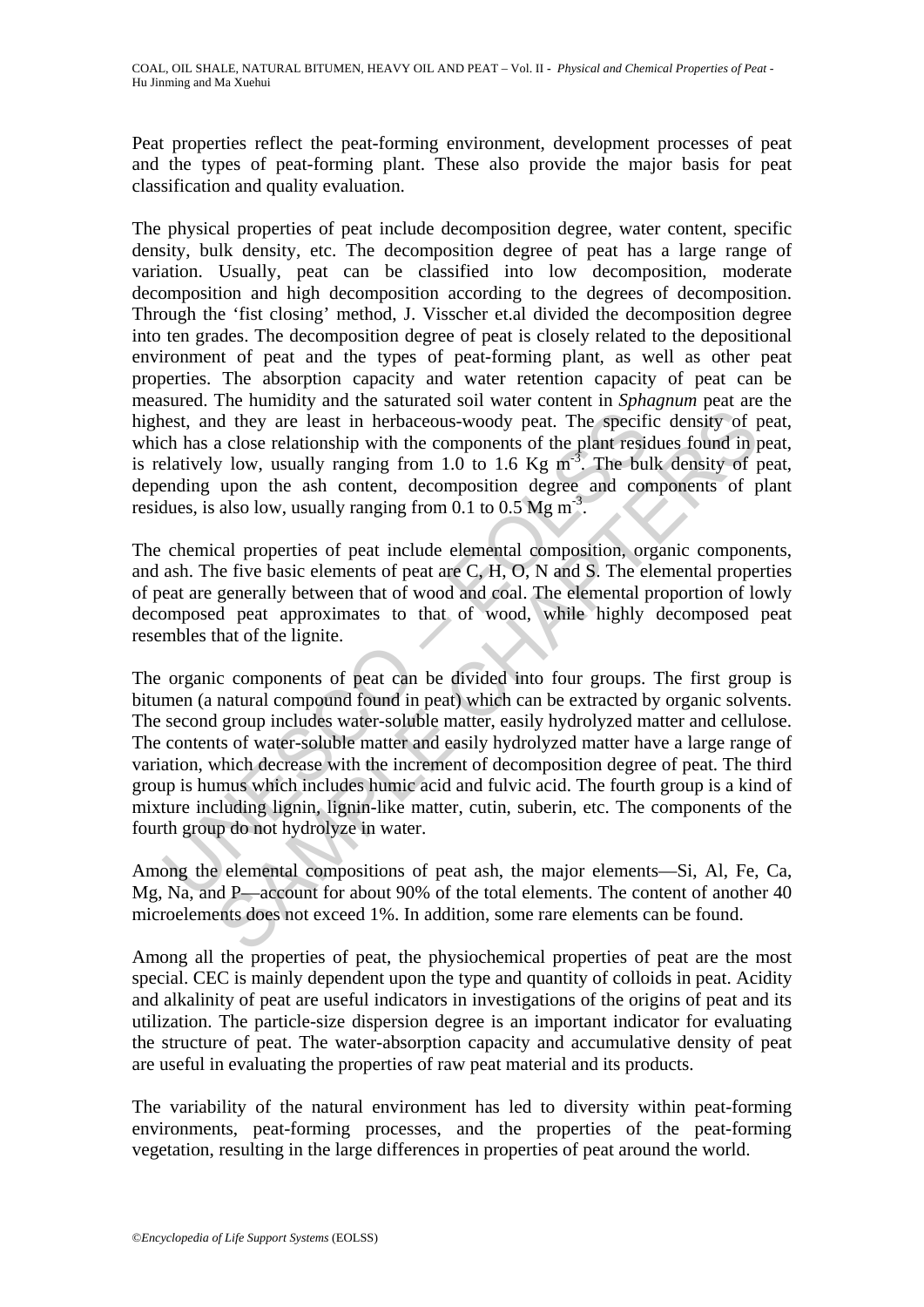# **1. Introduction**

Research on the physical properties of peat lags behind the literature on utilization of peat. Early publications on peat properties includes J.H. Pegener's book: *Teutschlands Neuentdeckte Gold-Grube, Torf* (1731*),* which deals with peat utilization and properties. M.V. Lomonosov of Russia discussed peat properties and values in *Earth's Surface.* In the 1950s and later, I.I. Lishtvan and his colleagues wrote: *Basic Properties of Peat and Measuring Methods, Physical and Chemical Principles of Peat Production Technology,*  and *Physical and Chemical Properties of Peat.* These books deal especially with peat properties, measuring methods and physical and chemical principles of production technology of peat. Other books that discussed peat properties include: P.D. Moore and D.J. Bellamy's *Peatland*, S.N.Tiulemnov's *Peat Deposit*, Sakakuchi's *Geography of Peatland*, etc. At present, research on peat properties mainly discusses physical and chemical assessment of peat utilization.

Peat properties are the main indicators when classifying and evaluating the quality of peat. Peat properties reflect the peat-forming environment, development process and the types of peat-forming plants.

Peat consists of organic matter, mineral matter and water. Under natural conditions, the content of water in peat exceeds 80% and content of gases content is about 6%. In dry peat, the organic matter content can reach 50%. There are many differences between peats from different areas.

## **2. Physical properties of peat**

Physical properties of peat mainly include decomposition degree, water retention properties, specific gravity and bulk density.

### **2.1. Decomposition degree of peat**

mical assessment of peat utilization.<br>
The properties are the main indicators when classifying and evalua<br>
Dead properties reflect the peat-forming environment, development<br>
So f peat-forming plants.<br>
Econsists of organic SAMPLE CHAPTERS The decomposition degree of peat is the proportion of the matter which has lost its cellular structure due to the decomposition of plant residues. Decomposition degree is usually expressed as a percentage. Under the natural conditions it ranges from 1% to 70%. Generally, the decomposition degree of peat is divided into three levels. Lowly decomposed peat is less than 20%, and highly decomposed peat is higher than 40%. When the decomposition degree is between 20% and 40%, the peat is regarded as moderately decomposed.

V. Post and J. Visscher, et.al measured the decomposition degree of peat using the fistclosing method and divided the decomposition degree of peat into ten levels depending upon the water content. The following summarizes their method:

- H1: almost all the plant residues are still present; water in the peat is transparent.
- H2: the plant residues are barely decomposed; water is transparent but with a light brown color.
- H3: small amounts of plant residues are decomposed; water is turbid and brown.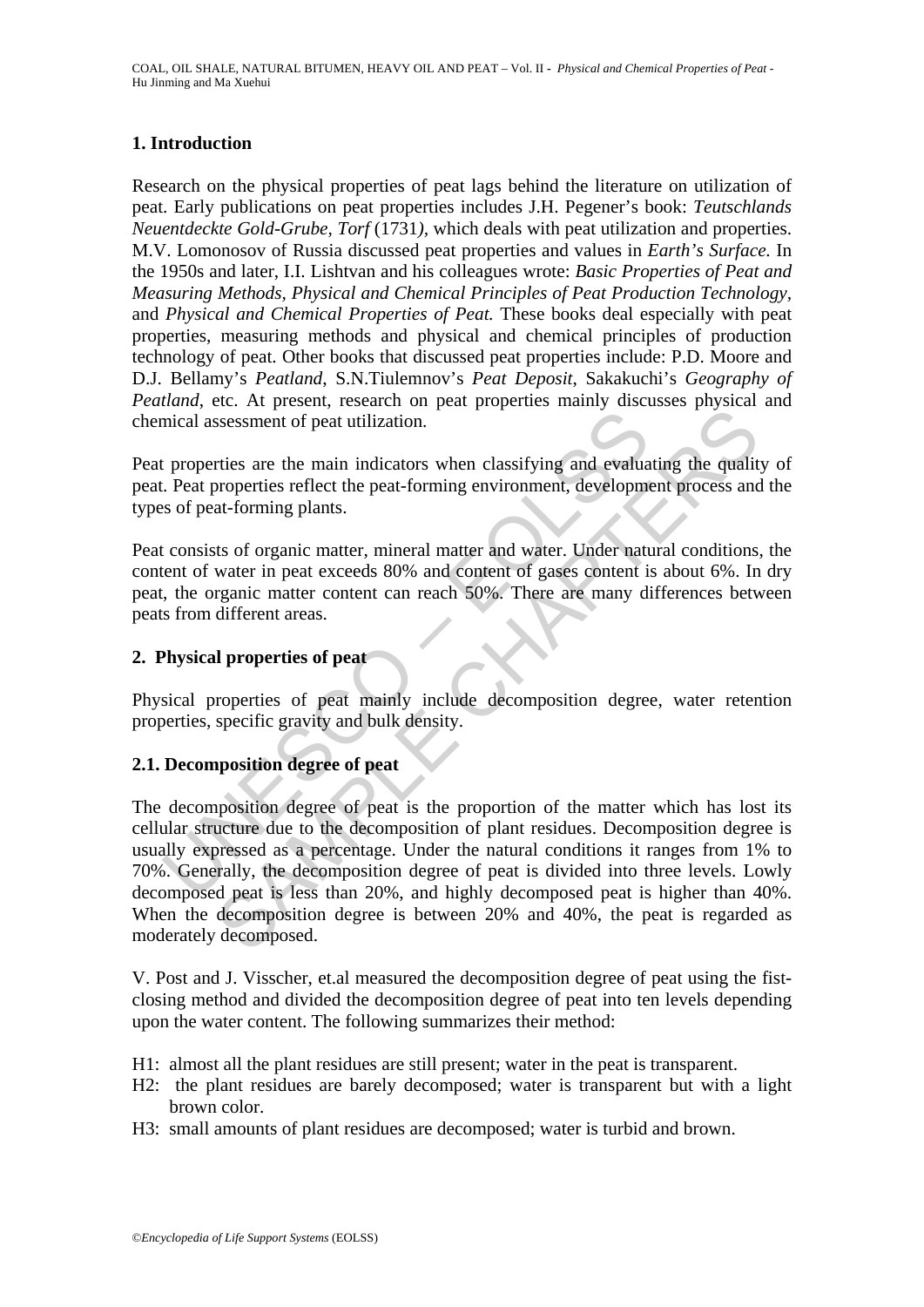- H4: small amounts of plant residues are decomposed; water is very turbid, but the peat cannot flow between the fingers.
- H5: the plant residues are somewhat decomposed, but the organisms can still be discerned; water is brown and very turbid; small parts of the peat can flow between the fingers.
- H6: Large quantities of the plant residues are decomposed; about 1/3 of the peat can flow between the fingers, and the remains of plants left in the hand can still be discerned.
- H7: The plant residues are highly decomposed and about 1/2 peat can flow between the fingers; the water is clear in color.
- H8: the plant residues are highly decomposed and 2/3 of the peat can flow through the fingers; plant remains in the hand are hydrolyzed rootstocks and the woody material.
- H9: fully decomposed; all parts are fluid and the organisms cannot be discerned.

H10: fully decomposed; the peat is all washed away with water.

The decomposition degree of peat is primarily dependent upon the peat-forming environment. Peat formed in a cold and humid environment decomposes slowly, resulting in a low decomposition degree. Peat developed in a dry and hot climate, is more likely to be highly decomposed. Under anaerobic environments with perennially accumulated water, peat has a low decomposition degree; while under conditions of seasonally or temporarily accumulated water the peat will be highly decomposed.

fully decomposed; all parts are fluid and the organisms cannot be<br>
i: fully decomposed; the peat is all washed away with water.<br>
decomposition degree of peat is primarily dependent upon<br>
iromment. Peat formed in a cold an decomposed; all parts are fluid and the organisms cannot be discerned.<br>decomposed; the peat is all washed away with water.<br>mposition degree of peat is primarily dependent upon the peat-form<br>nt. Peat formed in a cold and h In addition, the decomposition degree of peat has relationships with peat types and the residue components of peat-forming plants. According to the statistics in *Basic Characteristics and Measuring Methods of Peat*, the decomposition degree of oligotrophic peat (15 to 25%) is usually lower than that of eutrophic peat (25 to 35%). Woody peat and woody-herbaceous peat have the highest decomposition degree (35- 65% and 25-60% respectively)*. Sphagnum* peat has the lowest decomposition degree (3 to 45%), and herbaceous peat occupies the middle range (10 to 60%). According to the statistics issued in "*China's Mire*" (1991), the average decomposition degree of eutrophic peat in China is 30.97% (sample number: 603), and the main range with a frequency of 46.8% is from 25 to 35%.

When the frequencies of decomposition degree are plotted, that of eutrophic peat approximates to a normal distribution, with no significant differences among the different eutrophic peats in the world, while that of oligotrophic peat does not have a normal distribution.

There is a close relationships between the decomposition degree and the other properties of peat (see Table 1). For eutrophic peat, the relationship is less obvious than that of oligotrophic peat. Table 1 shows that decomposition degree of eutrophic peat and oligotrophic peat is positively related to the caloric value of peat, carbon content, bitumen content, humus content and the particle-size fraction  $\left(\frac{250 \text{ }\mu\text{m}}{\text{m}}\right)$ , while it is negatively related to water content, content of water-soluble matter and easilyhydrolyzed matter, content of reductive matter and cellulose content. Sakakuchi further summarized many scholars' research results on these relationship. He pointed out regular correlation between the decomposition degree and other properties, including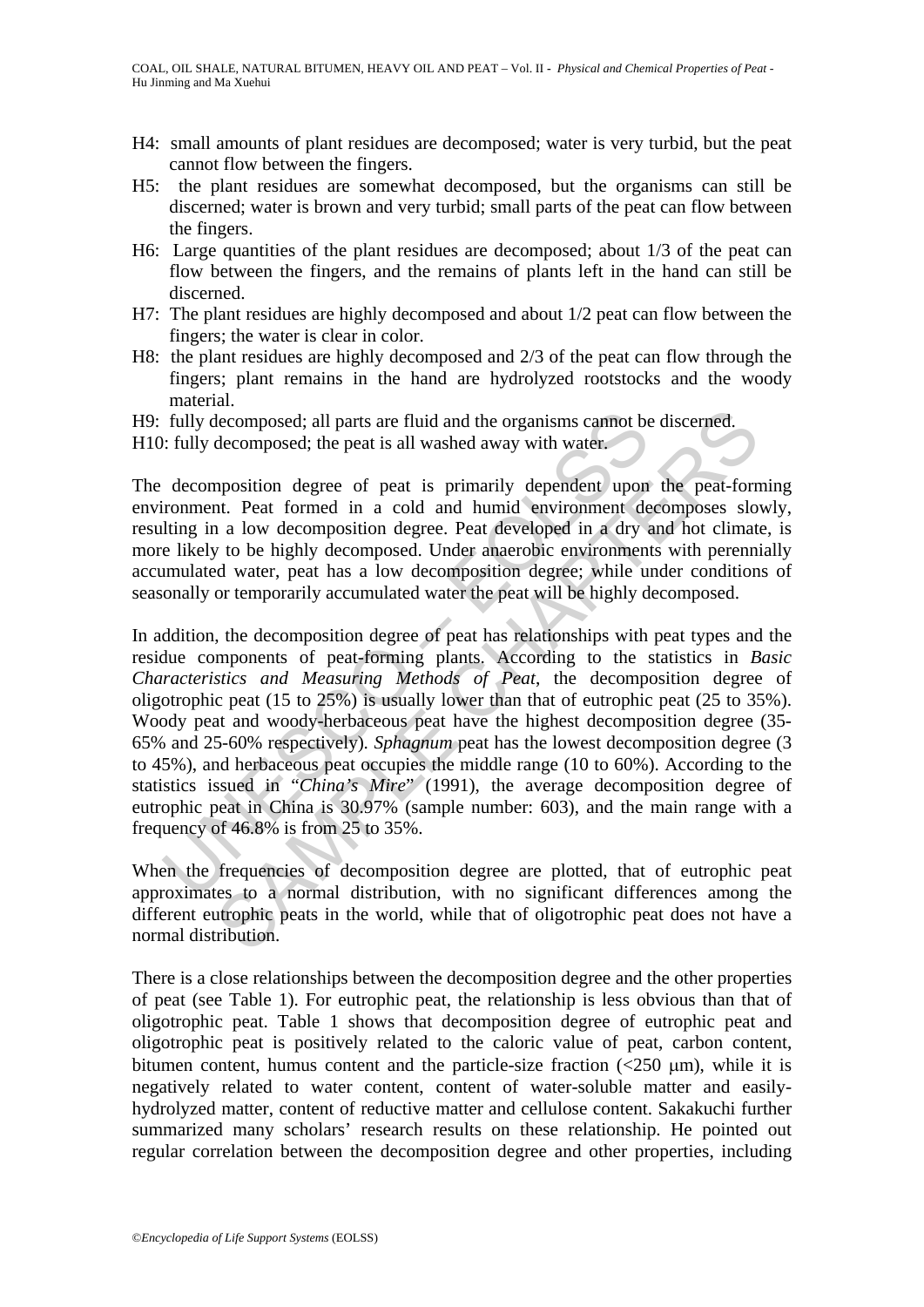the specific surface, water permeability, water holding capacity, contractibility, compressibility, base-exchange capacity, calorific value, and the content of total nitrogen, etc.

| Related properties with decomposition degree                                                                                                                                                                                           | <b>Correlation coefficient</b> |                       |
|----------------------------------------------------------------------------------------------------------------------------------------------------------------------------------------------------------------------------------------|--------------------------------|-----------------------|
|                                                                                                                                                                                                                                        | Oligotrophic peat              | <b>Eutrophic peat</b> |
| Calorific Value                                                                                                                                                                                                                        | 0.83                           | < 0.50                |
| Water                                                                                                                                                                                                                                  | $-0.50$                        | $-0.65$               |
| Carbon content                                                                                                                                                                                                                         | 0.80                           | < 0.50                |
| Oxygen content                                                                                                                                                                                                                         | $-0.80$                        | < 0.50                |
| Asphalt content                                                                                                                                                                                                                        | 0.80                           | < 0.50                |
| Content of water-soluble matter and easily-<br>hydrolyzed matter                                                                                                                                                                       | $-0.75$                        | $-0.53$               |
| Reductive matter content                                                                                                                                                                                                               | $-0.62$                        | $-0.64$               |
| Humus acid content                                                                                                                                                                                                                     | 0.81                           | < 0.50                |
| Cellulose content                                                                                                                                                                                                                      | $-0.62$                        | < 0.50                |
| Particle size <250 um                                                                                                                                                                                                                  | 0.79                           | 0.61                  |
| TO ACCESS ALL THE 18 PAGES OF THIS CHAPTER,                                                                                                                                                                                            |                                |                       |
| Visit: http://www.eolss.net/Eolss-sampleAllChapter.aspx                                                                                                                                                                                |                                |                       |
| <b>Bibliography</b>                                                                                                                                                                                                                    |                                |                       |
| Andriesse (1974). Malaysia-Tropical Peat swamp of Indonesia. In: A. J. P. Gore (ed. 1983) Ecosystem<br>of the World, 4B Mires: Swamp, Bog, Fen and Moor: Regional Studies Chapter the 6th. Elsevier Scientific<br>Pub. Co., Amsterdam. |                                |                       |
| Chai Xiu (1990). Peat Geography (in Chinese), 181-187. Beijing: Scientific Press. [This work deals with<br>peat characteristics, physical and chemical properties of peat, peat-forming conditions, and pea<br>distribution.].         |                                |                       |
| Lightson LL Colongyou $\Lambda$ , $\Lambda$ Doin E.T. and Coloyea $\Lambda$ , $\Lambda$ (1092) Dhugiad and Chamical Driveiples of                                                                                                      |                                |                       |

- -
- -
- -

# TO ACCESS ALL THE **18 PAGES** OF THIS CHAPTER, Visit: http://www.eolss.net/Eolss-sampleAllChapter.aspx

#### **Bibliography**

Lishtvan I.I., Gelengyev A.A., Bajin E.T. and Golovaq A.A. (1983). *Physical and Chemical Principles of Peat's Producing Technology*. Mncsk: Scientific and Technical Press, USSR.

Lishtvan I.I. and Kololy N.T. (Dai Guoliang & Ma Xuehui translate into Chinese) (1989). *Basic Characteristics and Measuring Methods of Peat* (the original version is in Russian), 30-35, 52. Beijing: Scientific Press. [This work deals with the modern concepts of physical and chemical properties, constituents and structure of peat; it also analyzes the recent classification methods on peat.]

Ma Xuehui & Liu Huanguang (1991). *China's Mire* (in Chinese), 262-264. Beijing: Scientific Press. [This work describes the forming conditions, distribution, exploitation and utilization of mires in China.].

Sakakuchi (The original version is in Japanese and Liu Zheming translate it into Chinese) (1983). *Peatland Geography—Research on Environmental Changes*, 1-3, 9-10. Beijing: Scientific Press. [This work describes the concepts of peat and peatland, peat characteristics, peat distribution and peat